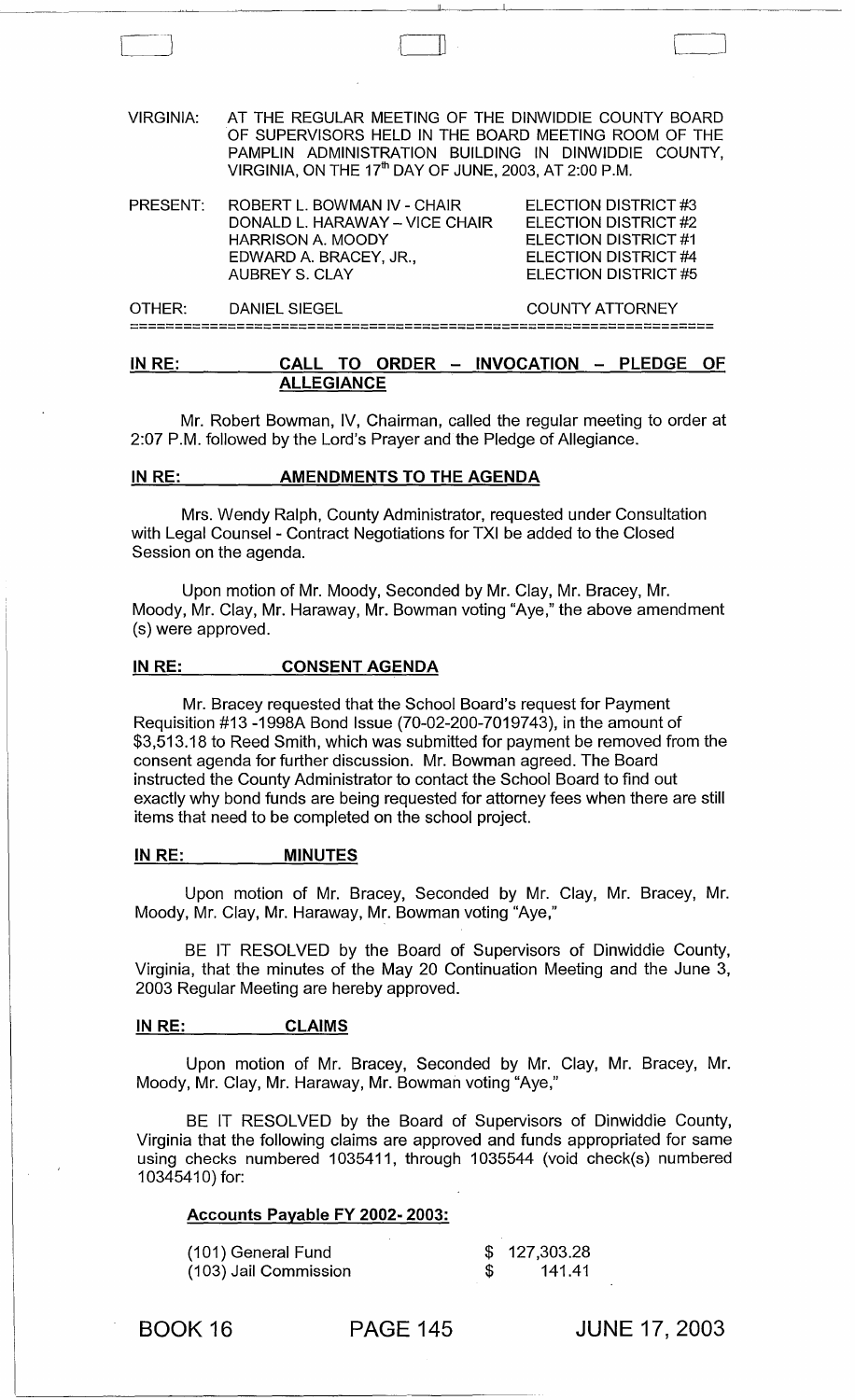| (104) Marketing Fund          | .00            |
|-------------------------------|----------------|
| (209) Litter Control          | \$<br>.00      |
| (222) E911 Fund               | \$<br>5,525.23 |
| (223) Self Insurance Fund     | \$<br>.00      |
| (225) Courthouse Maintenance  | \$<br>.00      |
| (226) Law Library             | \$<br>.00      |
| (228) Fire Programs & EMS     | \$<br>316.58   |
| (229) Forfeited Asset Sharing | \$<br>.00      |
| (304) CDBG Grant Fund         | \$<br>508.00   |
| (305) Capital Projects Fund   | \$<br>.00      |
| (401) County Debt Service     | 25,957.30      |
| <b>TOTAL</b>                  | \$159,478.80   |

#### IN RE: **CITIZEN COMMENTS**

Mr. Bowman asked if there were any citizens signed up to speak or present who wished to address the Board during this portion of the meeting.

The following citizen(s) came forward to address the Board:

- 1. Michael Bratschi 23500 Cutbank Road, McKenney, Virginia came before the Board with the following comments and questions:
	- 1. Requested that Mr. Clay vote no on the Tidewater Quarry permit on July 1<sup>st</sup>.
	- 2. Commented he was very upset about the injury his daughter sustained on April 20, 2003 at the Dinwiddie Elementary School on the playground equipment and the treatment he has received from the School Board. He also presented the following FOIA requests pertaining to the injury:
		- a. Accident report on Veronica Bratschi 4/20/03
		- b. Maintenance records, reports on playground equipment at Dinwiddie Elementary for the past 1 % years; all related documents to maintenance of the big slide.
		- c. Documentation between Administration Office and School Division and Insurance Company involving the accident.
	- 3. He stated he felt a lot of the jobs in the County are already filled before they are advertised to the public; they are only advertised to meet State requirements.
- 2. George Arnold 2009 Hope Drive, Sutherland, Virginia came before the Board regarding the drainage problem at his residence. Mr. Haraway interrupted and asked if Mr. Arnold would mind if this issue could be discussed under the Board Comments. Mr. Arnold commented that would be fine.
- 3. Geri Barefoot 7411 Frontage Road, Petersburg, Virginia informed the Board that the case for the injunction to stop the State from opening the SVP unit at SVTC would be heard in the Petersburg court at 1 :30 P.M. this Friday and requested they sign a petition in support.
- 4. Anne Scarborough Boydton Plank Road, Dinwiddie, Virginia -stated she would like the total amount the County has paid to the attorneys for the Wal-Mart litigation. She questioned why Administration does not list the reason why they are going into closed session for Consultation with Legal Counsel- 2.2-3711A.7 - Update on Litigation on the Agenda; all of the other localities do.
- 5. Dave Pittman Reporter for the Monitor challenged the legality of the closed session for Consultation with Legal Counsel- 2.2-3711A.7 for Procedural Issues relating to Conditional Use Permit. The County Attorney replied that the provision for Closed Meetings relating to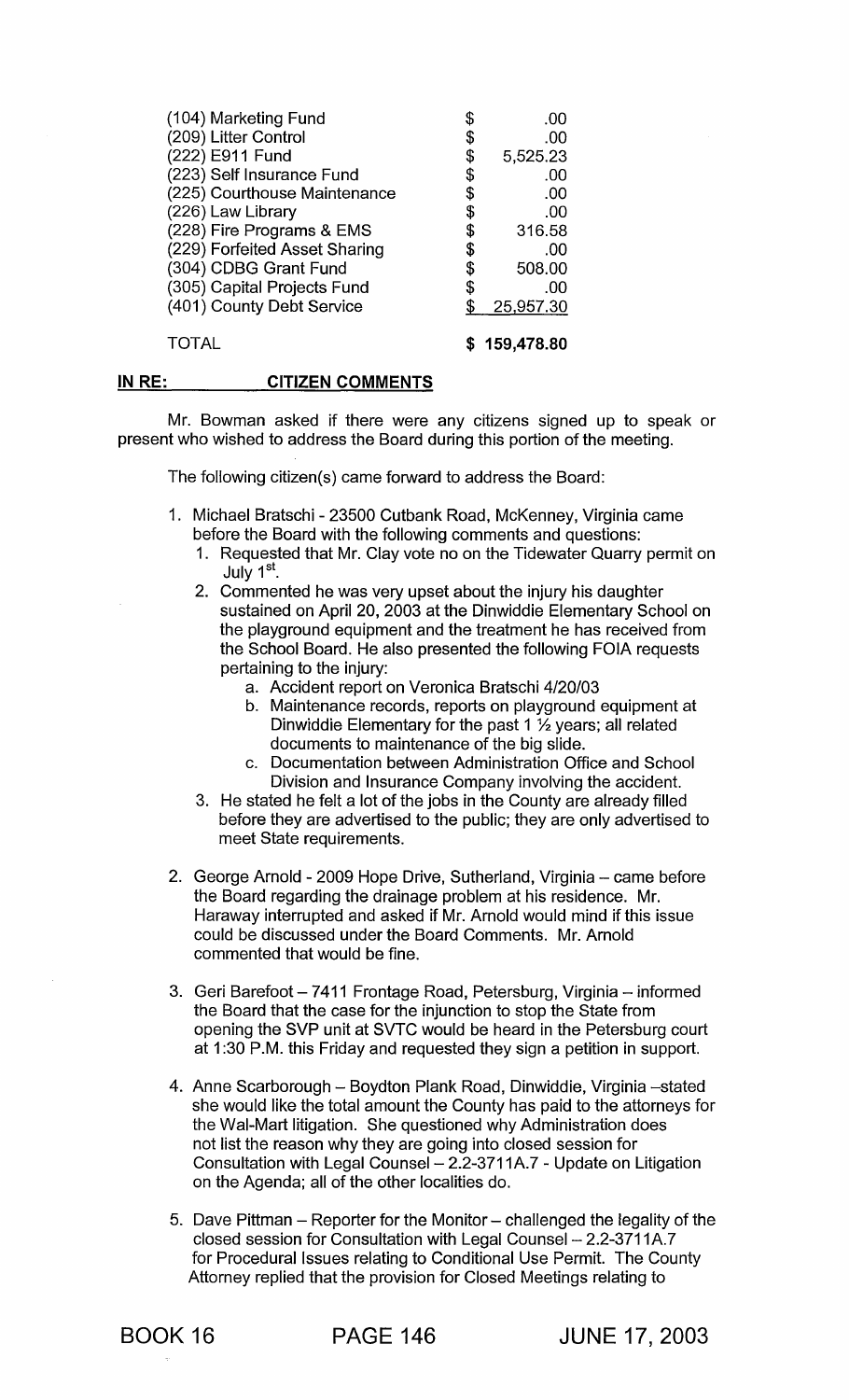consultation with legal counsel has two parts, one dealing with actual or probable litigation and the FOIA attempts to limit the provision for "probable litigation"." The other provision allows a Board of Supervisors to meet with the county attorney for "consultation with legal counsel...regarding specific legal matters requiring the provision of legal advice by such counsel". Just like private citizens and corporations, . Boards of Supervisors also have the right to discuss and receive legal advice from their counsel or privileged communications, to preserve the attorney-client privilege and obtain legal advice on questions, such as legal issues relating to the procedure for having the public hearing and determination on the rezoning and conditional use of the proposed quarry site.

Cl III ,--J

## IN RE: ADELPHIA REPORT ON FEE INCREASES - LUKE MATTHEWS

Mr. Luke Matthews, General Manager, Adelphia Cable came forward and distributed copies of the following rate comparison for cable service to the Board:

| Company            | .ocation               | # Basic<br>Channels | <b>Basic Monthly</b><br>Rate |
|--------------------|------------------------|---------------------|------------------------------|
| Adelphia           | Dinwiddie County       | 58                  | 37.41                        |
| Charter            | Outer Banks, NC        | 60                  | 42.00                        |
| Charter            | Lawrenceville VA       | 59                  | 41.51                        |
| Charter            | Franklin, VA           | 74                  | 44.99                        |
| Charter            | Alberta VA             | 59                  | 41.51                        |
| Charter            | Roanoke Rapids NC      | 73                  | 44.37                        |
| <b>Time Warner</b> | <b>Henderson NC</b>    | 78                  | 45.00                        |
| Cox                | Rocky Mount NC         | 62                  | 40.00                        |
| AT&T               | <b>Richmond VA</b>     | 62                  | 40.00                        |
| Comcast            | <b>Chesterfield VA</b> | 73                  | 42.21                        |
| Tele-Media         | Petersburg VA          | 59                  | 34.95                        |

Mr. Matthews reported in the past three years there have been 3 increases for cable service in 2001 - \$2.00; 2002 - \$2.00; and in 2003 - \$2.46. Adelphia has spent in excess of \$5 million dollars in infrastructure in Dinwiddie County over the past three years. He commented one of the reasons for price increases is the cost of programming.

Mr. Haraway stated there has been a 7 percent increase in the past 3 years for service and the consumer price index is at 3%. He was concerned that the citizens could not continue to handle those increases. Why would someone continue to pay for cable when they can get satellite for much less and receive a lot more channels? Mr. Matthews stated satellites do not provide local channels and they do not bear the cost of equipment, and require a long-term contract. With cable a person is not locked in a contract and they don't have to purchase any equipment and they receive local stations. Adelphia returns a portion of the franchise fees to the County also.

Mr. Moody asked if Adelphia had installed all of the equipment that was promised? Mr. Matthews responded yes.

Mr. Bowman asked Mr. Mathews if he had cable rates for Hopewell and Chester? Mr. Matthews no but he would get them and send them to the Board.

# IN RE: RESOLUTION OF SUPPORT FOR THE CIVIL WARE PRESERVATRION TRUST'S TEA-21 - 1864 BATTLE OF REAM'S STATION APPLICATION

Mr. Scott Palumbo, Real Estate Coordinator, came forward stating the Civil War Preservation Trust and the Department of Conservation and Recreation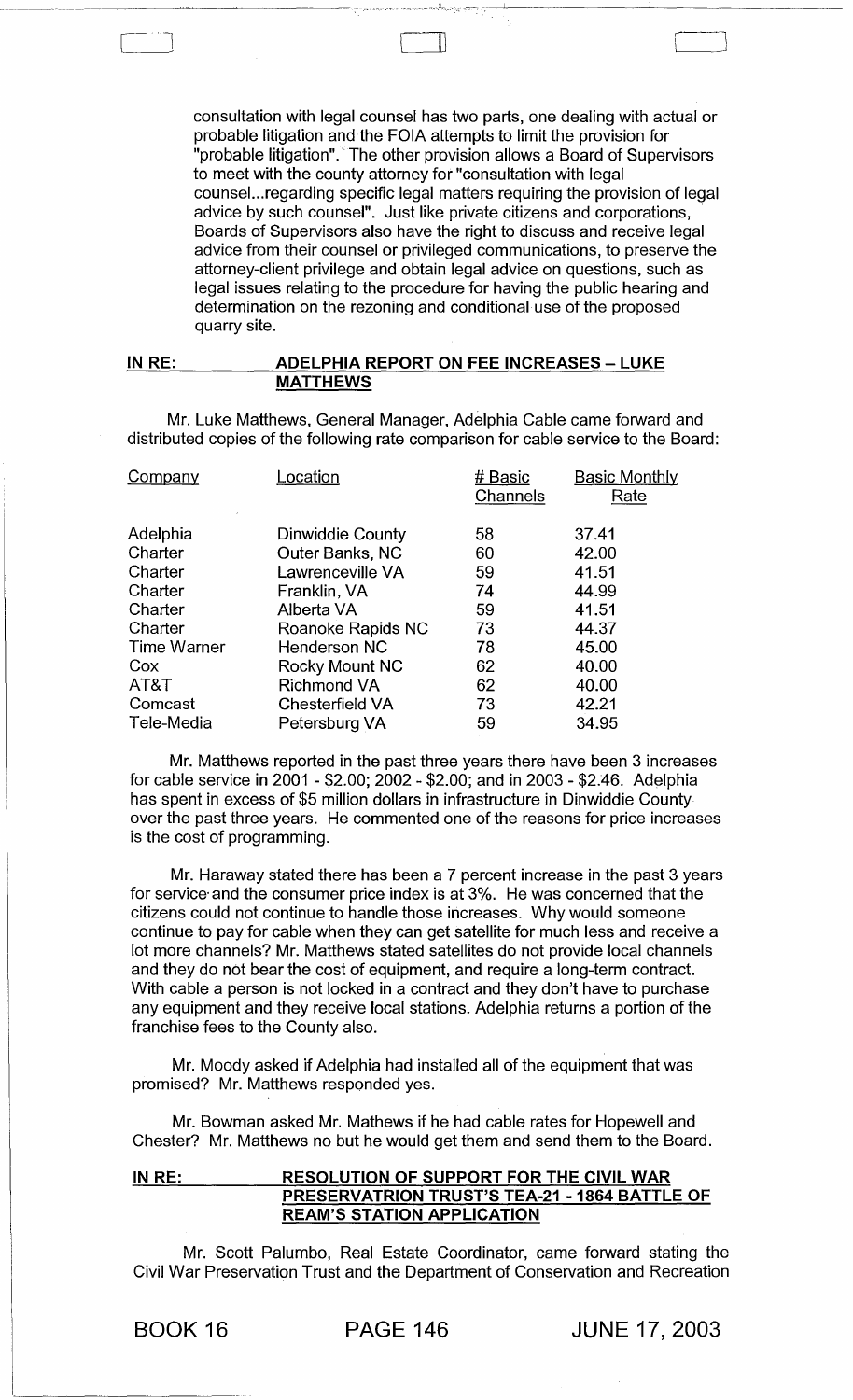are in the process of submitting a Transportation Enhancement Proposal for the Richmond District to the Department of Transportation (VDOT). We intend to pursue preservation opportunities on two parcels of land associated with the battle of Ream's Station, which the Civil War Sites Advisory Commission has listed as a Priority II site and are asking the Dinwiddie County Board of Supervisors to pass a resolution of support for consideration of our application by VDOT. The following is a summary of our proposal and its rationale.

Mr. Palumbo pointed out that they intend to acquire +/- 84 acres of land on the site of the 1864 Battle of Ream's Station. Here, as summarized by the American Battlefield Protection Program of the National Park Service:

On August 24, Union II Corps moved south along the Weldon Railroad, tearing up track, preceded by Gregg's cavalry division. On August 25, Maj. Gen. Henry Heth attacked and overran the faulty Union position at Ream's Station, capturing 9 guns, 12 colors, and many prisoners. The old II Corps was shattered. Maj. Gen. Winfield Scott Hancock withdrew to the main Union line near the Jerusalem Plank Road, bemoaning the declining combat effectiveness of his troops.

The parcels are located along Halifax Road and are identified by the Commissioner of Revenue for Dinwiddie County on Tax Map 48, Parcel 41 (+/-12 acres) and Tax Map 49, Parcel 29 (+/- 72 acres).

This project is eligible for Transportation Enhancement funds under two categories of selection criteria including the "Acquisition of Scenic Easements and Scenic or Historic Sites" and "Historic Preservation."

He commented this land, once acquired, will be held in perpetuity as open space, highlighting Virginia's culture and historic landscape as seen from its roadways, thus helping to preserve Dinwiddie County's scenic view sheds. Our proposal will complement the work of both public and private entities such as the Conservation Fund, Petersburg National Battlefield, Pamplin Historical Park and the nationally recognized Virginia Civil War Trails program and will, likewise, contribute to other land preservation efforts currently afoot. In fact, CWPT has already preserved more than 80 acres at Ream's Station upon which a walking trail with a parking area are currently being constructed. The success of this project will lead to a heightened public awareness of the need to preserve the scenic beauty of Virginia's surface transportation system. By cultivating this awareness, we can appreciate this visual resource for generations to come and take confidence in the fact that such worthwhile goals can be accomplished.

He also stated the Civil War Preservation Trust is the largest battlefield preservation organization in the United States. We are a non-profit group with more than 45,000 members nationwide. To date, we have preserved more than 16,000 acres of endangered battlefield land at 81 sites in 19 states. Given our preservation accomplishments as well as the significance of the Hatcher's Run battlefield, where 2,700 men fell fighting for their vision of freedom as the Union Army moved ever closer to victory in Virginia just two months later, he urged the Board to pass a resolution in support of their application.

Mr. Bowman asked what the deadline date was for the resolution? Mr. Palumbo stated July 1, 2003. Mr. Bowman asked how much grant money Dinwiddie County qualifies for? Mr. Palumbo replied 10% of the \$15 million statewide are set aside for Transportation Enhancement funds. He commented he didn't know how much Dinwiddie County qualified for. Mr. Bowman stated he would like to see a committee formed of local representatives to have an input in where the money should be spent. Mr. Caywood stated the Transportation Enhancement funds are not broken down per county. He commented he did feel it would be appropriate for the County to have a committee to recommend where the funds are spent. He emphasized these funds were set aside 5 years ago for this grant and budget cuts in the State is a reality now,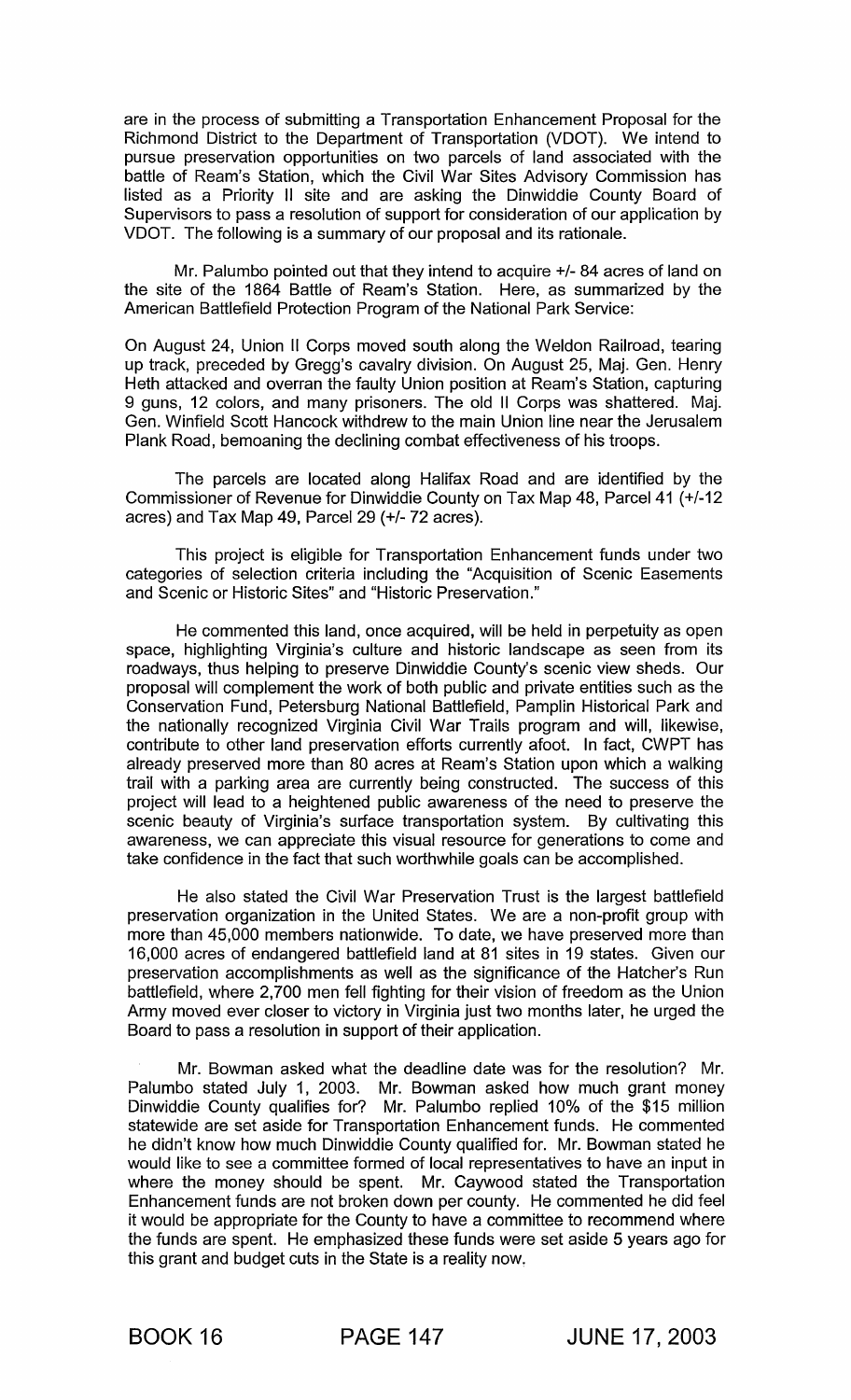Upon Motion of Mr. Clay, Seconded by Mr. Haraway, Mr. Bracey, Mr. Moody, Mr. Clay, Mr. Haraway, Mr. Bowman, voting "Aye", the following resolution of support is adopted.

WHEREAS, in accordance with the Commonwealth of Transportation Board procedures, letters of support from local governments or state agencies supplement Transportation enhancement applications; and

WHEREAS, the Civil War Preservation Trust has applied for Transportation Enhancement funding in Dinwiddie County to acquire a battlefield site on Halifax Road where the 1864 Battle of Ream's Station was fought; and

WHEREAS, the acquisition of historic Civil War battlefield property provides increased heritage tourism attractions that provide economic benefits to Dinwiddie County;

NOW THEREFORE BE IT RESOLVED that the Board of Supervisors of Dinwiddie County, Virginia supports the Civil War Preservation Trust's Transportation Enhancement application; and

BE IT FURTHER RESOLVED that the Board of Supervisors of the Dinwiddie County, Virginia, understands that it is not being asked to serve as fiscal agent for this project or provide matching funds and that any funds committed by the Board of Supervisors would be on a voluntary basis, as it deems appropriate.

## IN RE: VDOT - REPORT

Mr. Richard Caywood, Resident Engineer, Virginia Department of Transportation, came forward and stated he would like to apologize to the Board but he had not been able to address any of the issues from the last meeting due to the flooding and road wash outs in the County. There were two-dozen roads closed and now there are only four remaining. He assured the Board that he would address those items from the last Board meeting as soon as he could. He provided the following update on the road closures and openings:

#### **Closed**

- 1. Rt. 613 (White Oak Road): pipes washed out anticipated completion time, early next week,
- 2. Rt. 640 (Hobbs Mill Road): bridge over Namozine Creek closed until further notice. Bridge out in Amelia County.
- 3. Rt. 627 (Courthouse Road): bridge over Hatchers Run closed until further notice, hopefully before school opens in the fall. South off Highway 460 & North of Rt. 613 (White Oak Road - near Five Forks area).
- 4. Rt. 675 (Vaughan Road): in process of installing pipe anticipated  $completion$  time weather permitting  $-$  early next week.

#### **Open**

- 1. Rt. 627 (Courthouse Road): between Rt. 661 (Boisseau Road) and Rt. 613 (White Oak Road) - work to be completed weather permitting Friday. Pipes installed/stone down; in process of putting in Rip Rap around end of pipe. Plant mix scheduled for tomorrow.
- 2. Rt. 627 (Courthouse Road): between Rt. 751 and Rt. 611.
- 3. Rt. 628 (Tranquility Lane): between Rt. 613 and Rt. 689.

When asked, Mr. Caywood informed the Board the cost of repairs would run around \$1,500,000 million dollars for the County.

#### Update

'-------\_J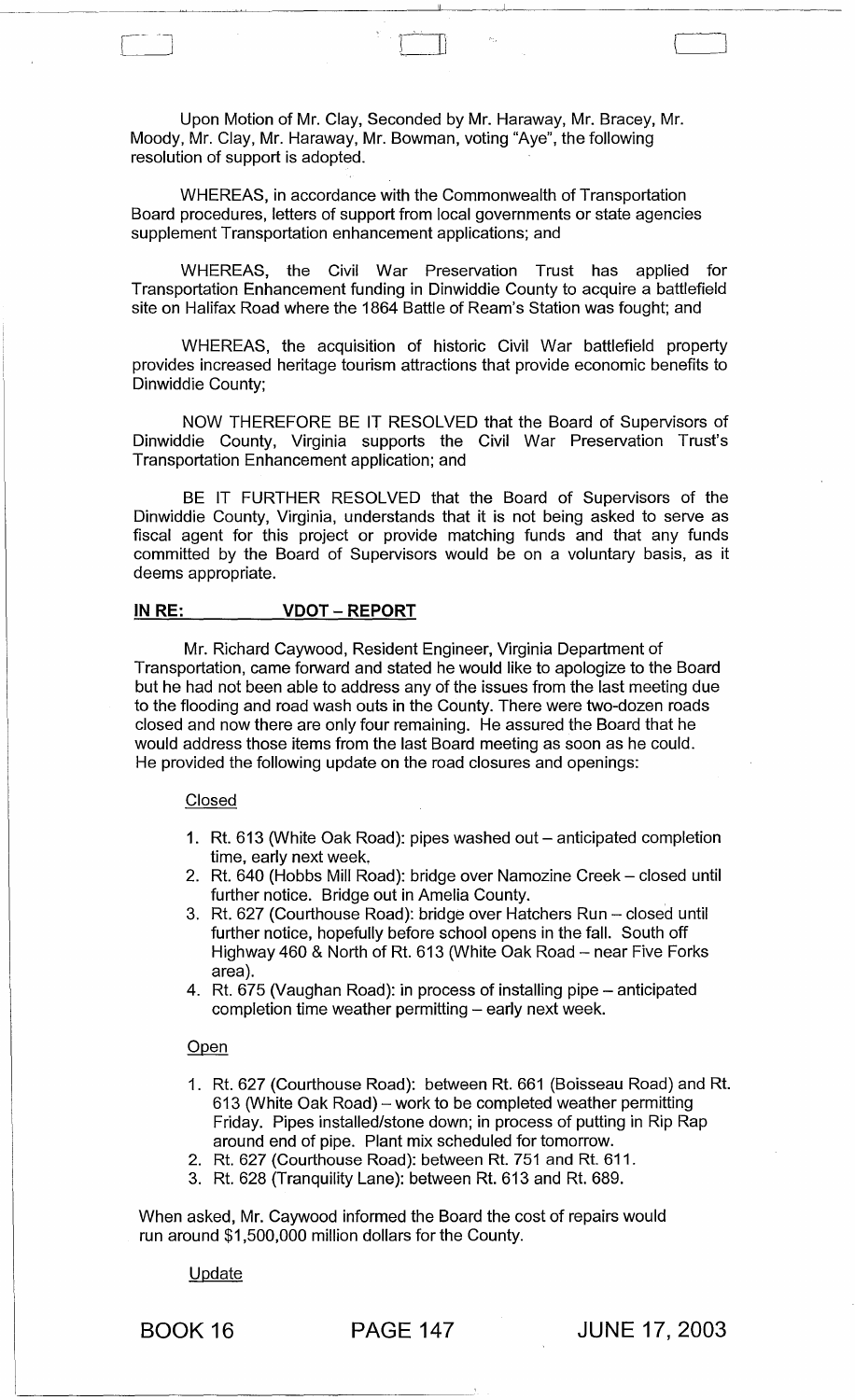- 1. Citizen workshop for the High Speed Rail is scheduled for Thursday, July 10, 2003 from  $4:00 - 7:30$  P.M. at the Dinwiddie Elementary School. "The Virginia Department of Rail and Public Transportation and North Carolina Department of Transportation are beginning detailed studies for the Petersburg to Raleigh section of the Southeast High-Speed Rail corridor. Citizen input on this project concept is vitaL"
- 2. Ridley Road construction will start when weather permits; we need 3 to 4 days of warmer weather to apply the surface treatment

# Board Member Comments/Questions

- 1. Mr. Moody explained to Mr. Caywood that Courthouse Road is a very important thoroughfare for everyone in his district. Mr. Moody asked if there was any way he could expedite the process. Mr. Caywood replied he realized the significant impact this closure had on the County; but he stated a bridge is the only solution to prohibit future wash outs for this section of the road and that will take approximately 3 months.
- 2. Mr. Bowman When will the County find out which roads will be closed as a result of the HSR? Mr. Caywood stated he did not know for sure but it would behoove the County to go on record at the public hearings of their opposition to the HSR. He said he would be happy to work with the County Administrator and Assistant County Administrator to make sure the verbiage is correct for the resolution.
- 3. Mr. Bracey commented he received calls from residents regarding the high volume of truck traffic on Halifax Road. It appears that they may be trying to avoid the scales on 1-95. He questioned if there was something VDOT could do to restrict the truck from using the road. Mr. Caywood stated he would check that for him.
- 4. Mr. Bracey mentioned at the intersection of Courthouse Road and Boydton Plank Road there is a problem in the mornings and afternoons with traffic making a left turn off Courthouse onto Boydton Plank. He asked if a stoplight could be installed there to help with the flow of traffic? Mr. Caywood stated 2 years ago that issue was visited and the Board might want to re-visit it again this year. He mentioned they discussed aligning Courthouse Road with Carson Road beside Dinwiddie Elementary School and that was a good option.

#### IN RE: REVENUE MAXIMIZATION

The County Administrator stated she would like to commend Mr. H. L. Parrish and Mrs. Peggy McElveen for their diligence for working on a program to provide reimbursement to the County on certain expenditures the County now makes in the areas of serving at-risk children. These areas deal with the Comprehensive Services Act and the VJCCCA program mainly. This program has been very successful in other localities. A position will be needed to run the program and make sure the County is receiving the funds it is entitled to.

Mr. H. L. Parrish, Probation Officer, stated the Revenue Maximization or Rev-Max is a federally funded program designed to reimburse localities for local funds spent on the administration of programs for at risk youth.

The program is administered by the Virginia Dept. of Social Services thru the local Department of Social Services. The program refunds 50 percent of all qualifying administrative expenses occurred by the locality in pre-placement programs. In addition, Rev-Max allows the locality to go back for two years to recoup past expenses.

Dinwiddie County has several programs that qualify for reimbursement. They are: (1) The CSA Coordinators position and all related expenses; (2) the VJCCCA Coordinator and related expenses; (3) the Community Service Work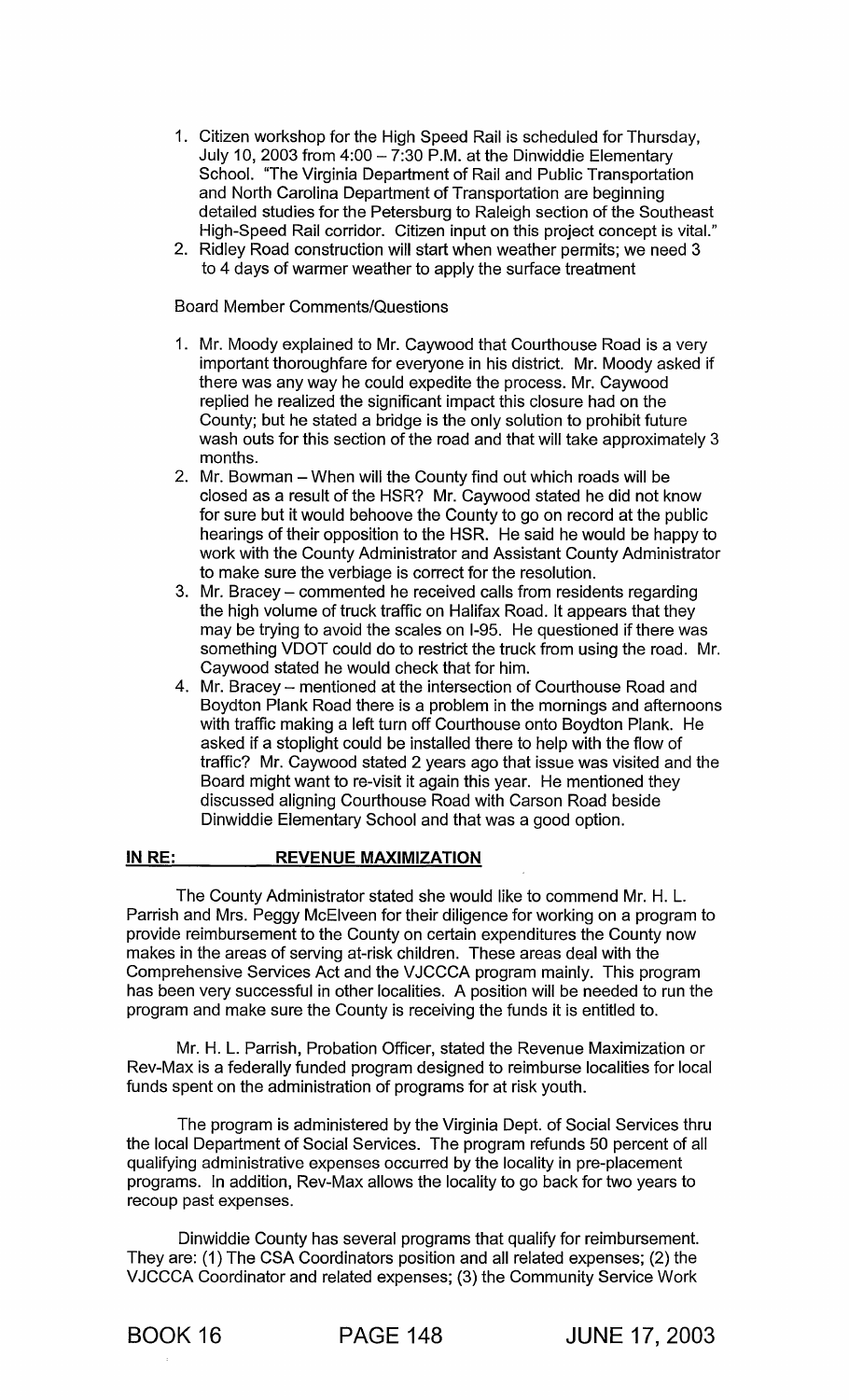Coordinator; (4) certain school guidance positions; (5) certain mental health counselor positions; and, (6) certain social services functions.

Thirty-five (35) localities have already entered agreements with the Virginia Department of Social Services and are currently receiving Rev-Max funds.

\ II t: '---\_J

Interviewing several of these localities has reaffirmed that the programs Dinwiddie has will qualify for the 50 percent reimbursement. Dinwiddie could expect to receive approximately \$45,000 a year for 2001 and beyond.

With the hiring of a Rev-Max Coordinator, 50 percent of the salary, benefits and expenses will be refundable. The benefit to the County will be the ability for a Rev-Max Coordinator to increase the amount of programs that qualify for reimbursement.

The combining of this position with other grant-based responsibilities will allow the County to take advantage of other state and federal funds available in various areas without significant increase in cost to the county.

Upon motion of Mr. Bracey, Seconded by Mr. Clay, Mr. Bracey, Mr. Moody, Mr. Clay, Mr. Haraway, Mr. Bowman voting "Aye,"

BE IT RESOLVED by the Board of Supervisors of Dinwiddie County, Virginia that authorization is granted for Administration to advertise and fill the position of a Rev-Max Coordinator as outlined in the proposed job description.

# IN RE: RECESS

The Chairman called a recess at 3:23 P.M. The meeting reconvened at 3:37 P.M.

## IN RE: DISCUSSION OF ESTIMATES FOR EASTSIDE ENHANCEMENT COMMUNITY CENTER PAVILION & PARKING FACILITIES

The County Administrator commented that Staff had not been able to complete the remaining estimates on the pavilion discussed at the last meeting. With the prices obtained at this point, it appears the project will be over the amount approved. Also since that time staff has met with a couple of the volunteer athletic managers and we have been contacted by corporate leaders offering to get involved in community activities. She requested that the Board allow staff time to have further discussions with these individuals. We feel that we may be able to accomplish everything within the budgeted amount. Staff is not trying to put the project off, however, a little more time is needed to pull it together. The Board agreed.

Mr. Bracey asked if there were any other major projects that would prohibit moving forward with this project? He said the parking issue has been there for a long time and it is just being addressed now. Mrs. Ralph commented the lighting, and the storm water drainage are two other items that will be addressed, if that is agreeable with the Board.

# IN RE: NAMOZINE VFD - AUTHORIZATION TO CONTRACT WITH DESTEFANO DESIGN GROUP

Mr. Donald Faison, Director of Buildings and Grounds, requested authorization to enter into a contract with DeStefano Design Group to prepare plans and specifications to renovate the existing building and annex building for the Namozine VFD. The renovation of the existing fire station will meet the needs of the volunteers as well as the paid personnel. Included in the price will be two bunk rooms, which will sleep 12, handicap baths and showers, utility room, upgraded kitchen, day room, 3 office spaces, radio room, fire separated

BOOK 16 PAGE 148 JUNE 17,2003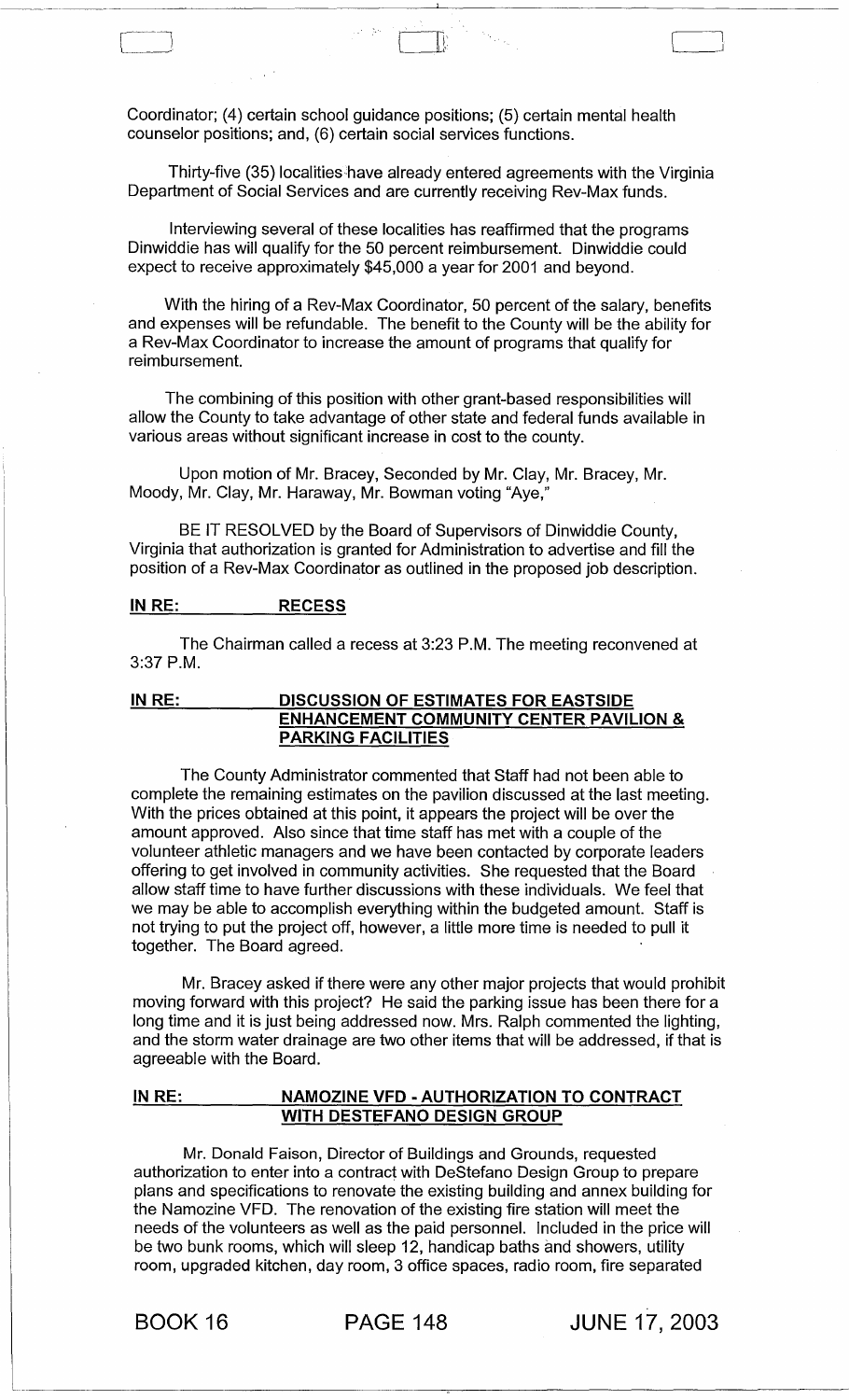floors and walls, masonry repairs to the existing walls, and repainting the existing building. Renovation of the annex building will give them good storage space, a meeting/training room, upgraded toilets and kitchen and it will be made handicap accessible. The estimated construction cost is \$182,597 for both buildings.

Mr. Faison commented the architect took out the three meetings that he had included in his fee, which was to come before the Board to bring the plans. Mr. Faison stated he would bring the plans to the Board instead. The architectural fees for the plans and specifications for the renovation of the existing building and the annex building will be a fixed fee of \$25,697, which is approximately 14.1 % of the estimated construction cost (plus reimbursables).

Upon Motion of Mr. Clay, Seconded by Mr. Bracey, Mr. Bracey, Mr. Moody, Mr. Clay, Mr. Haraway, Mr. Bowman, voting "Aye",

BE IT RESOLVED that the Board of Supervisors of Dinwiddie County, Virginia authorized the Buildings and Ground Director to enter into a contract with DeStefano Design Group to prepare plans and specifications for the Namozine Building and the annex building as shown in his report and described above; at a fixed fee of \$25,697, (plus reimbursables).

# IN RE: COUNTY ADMINISTRATOR COMMENTS

1. Meeting with the School Board - At the end of May, Staff sent a letter outlining the school improvements the Board felt were critical at this time. Dr. Wise will be meeting on Wednesday the  $25<sup>th</sup>$  with their architect and will be sending a written response to our letter; following that, we should be able to come up with some dates to meet.

2. Appomattox Park – she commented she spoke with David Canada, City Manager of Petersburg, and he was very receptive to meeting with us on a cooperative effort to make the Park a viable operation. If any of the Board would like to come to the meeting, please let Staff know.

3. Proffers - Staff received the first draft on instituting cash proffers from Robinson, Farmer, Cox Associates and Staff will be working on a document to present to the Board, hopefully within the next 30 days.

4. Radio System - Proposals were due yesterday on our communications system. One proposal was received from Motorola, and Staff will be working with our radio consultant to review the bid to see that it is responsive.

5. IPR Program - Mrs. Ralph stated she had some good news about the IPR program. The County has not been able to participate for several months due to the lack of staff. Enclosed in the Board packet was a letter from the Cumberland Housing Community Development Program and the County will be allowing them to roam in the County and administer the program for County residents. Cumberland Housing has been approved by the State.

6. Compensation Board - The State continues to drop its responsibility to localities by dropping or under funding programs they are responsible for by law. The County Administrator distributed an example from the Compensation Board wherein they will no longer provide reimbursement for accumulated vacation for employees of Constitution Officers. "This does not mean they will not be paid; only that the localities will not be reimbursed." She commented this leads me to the second part of the handout  $-$  Mr. Moody is familiar with this. The VACo membership last fall voted to conduct a public awareness campaign to improve the public's understanding of how under funding by the State adversely affects citizens at the local level. A tool kit has been provided with sample news releases, letters to legislators and TV and radio spots calling on Virginia's state officials to fully fund public services delivered at the local level. She asked the Board to consider if they would like to pursue this campaign.

7. Sexually Violent Predators Advisory Committee - Staff has been invited to an advisory committee meeting that will be held on the Sexually Violent Predators Program at the Southside Virginia Training Center on June 25<sup>th</sup> at 1:00 - 3:00 P.M. Mrs. Ralph stated she, Mr. Massengill, and Mr. Bowman will be going and if any other Board members would like to go just let her know.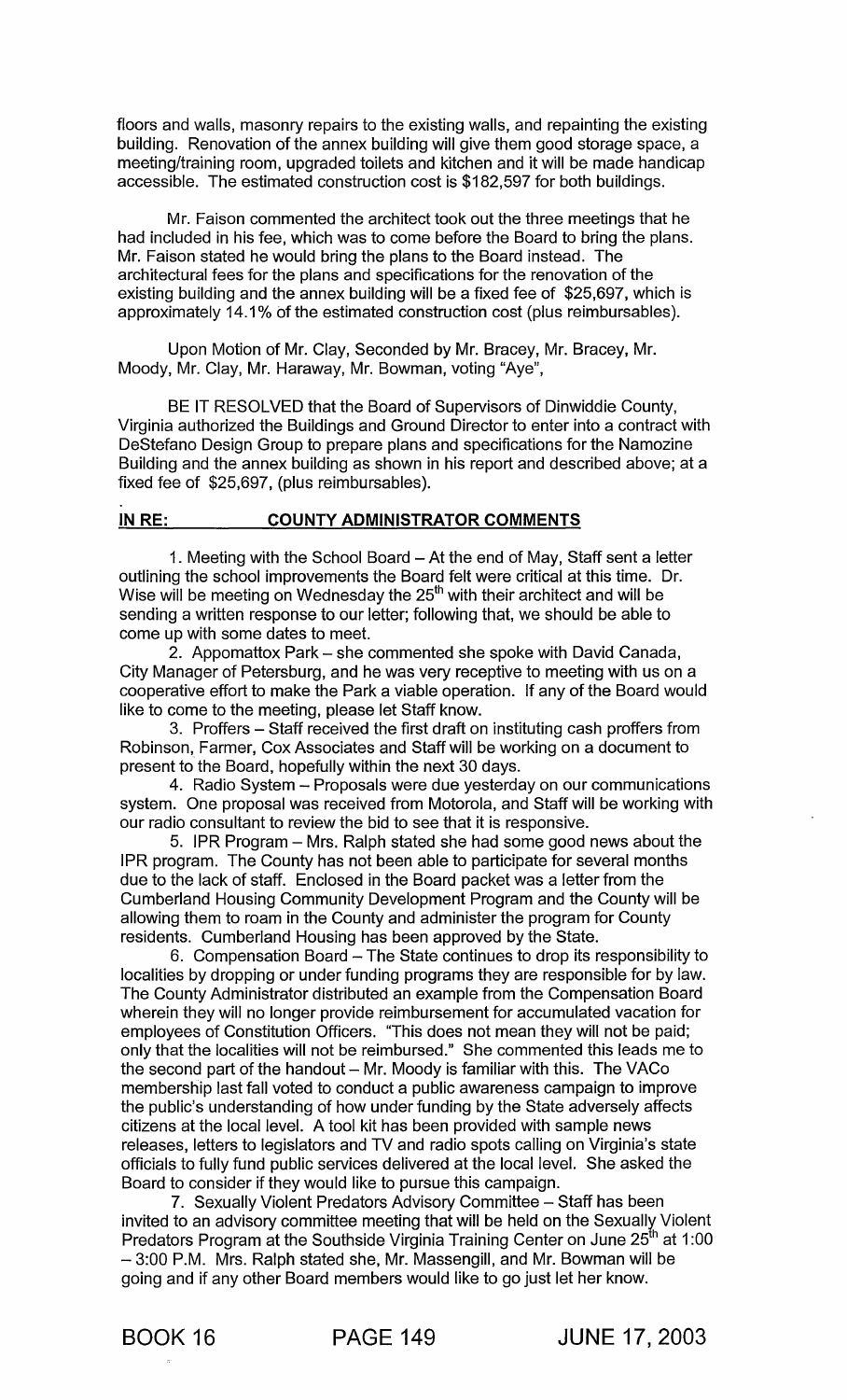Mr. Haraway stated he would like a report, which indicates what the County employees can accumulate as far as annual leave/sick leave and in the next column indicate what the law requires the County to do. The County Administrator stated the reimbursement is for Constitutional Officers only. The Fiscal Officer, Mrs. Glenice Townsend, commented she would be receiving that information at the end of June for auditing purposes. Mr. Haraway asked if the State leave time is the same as the County's? The County Administrator stated County employees are only allowed to carry over ten days per year, but the State allows 30 days maximum carry over per year. There is no limit to the amount of sick leave because there is no reimbursement for it. Mr. Haraway commented this is not good. The State allows the Constitutional Officers to accrue 30 days of leave and then requires the County taxpayers to pay for it. He commented the Board needs to take a serious look at this and bring them in line with the County employees, if the County is going to have to foot this bill. He stated by providing this report to the Board it will give us the information needed to base a decision. This could be a large liability for the County.

 $\begin{bmatrix} 1 & 1 \\ 1 & 1 \end{bmatrix}$ 

## INRE: DRAINAGE PROBLEM & REQUEST TO ABANDON "PAPER STREET" - GEORGE ARNOLD - 20009 HOPE DRIVE, SUTHERLAND, VIRGINIA

Mr. William Scheid, County Planner, read the following memo:

The attached information is submitted as the result of my conversations with Mr. Haraway regarding a drainage problem of Mr. Arnold. Mr. Haraway requested that I have the matter placed on the June 17<sup>th</sup> Board of Supervisors' agenda. In reviewing the material it will be noted that there are a few courses of action that can be taken but agreement among the Board members is needed.

During the past several months, Mr. Arnold has corresponded with this office regarding his drainage situation. As concluded by Mr. Arnold, there is an underground spring located to the east of his property. The topography in this area is sloped such that the surface water and, apparently subsurface water, flow toward his home. This has created a footing and foundation problem. The footing has settled several inches and the foundation has cracked. The floors inside the house are not level and the drywall is splitting at the seams.

While the surface water was diverted around the house to the rear, the subsurface water must be dealt with in a different manner. Mr. Arnold explored various means of intercepting the subsurface water and has concluded that a trench with drain tile would be the most effective course of action. Preliminary cost estimates obtained by Mr. Arnold indicate the trench with drain tile would be costly but would protect his home from further damage. With this in mind, Mr. Arnold purchased the property east of his lot from Jean S. Henshaw. At this point, Mr. Arnold was advised by the Title Company that the County had an interest in the property and could utilize the property in the future as a secondary access road to River Road if the property shown as the L. C. Glover Tract could be utilized. The parcel under consideration was platted in 1977 as a 'paper street' serving the Clay Estates subdivision. (NOTE: Reference the attached plat. Mr. Arnold's lot is shown in yellow and the paper street in blue.) It was his intention to place the trench with drain tile in this 'paper street' and divert the water to the rear of his property.

Essentially, Mr. Arnold desires that the County abandon its interest in any future use of this property. Currently, the main entrance road adequately serves the subdivision. Independence Drive was extended to the north and is a private road serving approximately five (5) home sites. If Eugene Drive is extended to the west (into the Fenderson Tract now owned by the Dinwiddie School Board), it could be connected directly to River Road. It is his belief that there will not be a need for a second entrance road into this subdivision.

BOOK 16 PAGE 149 JUNE 17,2003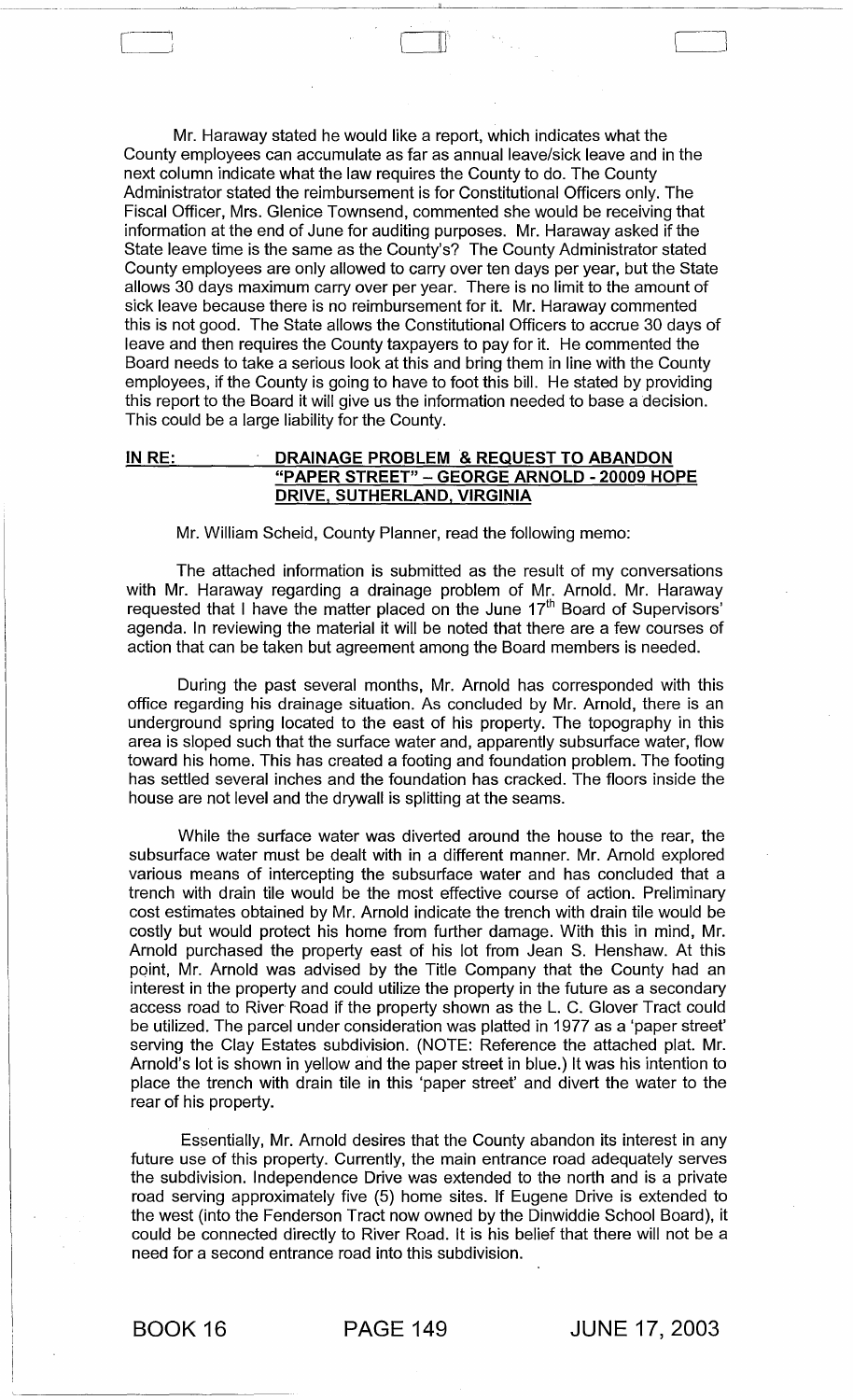In reviewing this matter with Mr. Haraway and Mr. Arnold, I raised a few concerns regarding the County abandoning its interest in the possible extension of the 'paper street' to River Road. It was suggested to Mr. Arnold that he place his trench and drain tile within the 'paper street'. Since he is the current owner of the property, he may do so. If the County extended the 'paper street' at some future date and disturbed or destroyed the drain tile, then the issue of intercepting the subsurface water would need to be addressed, again.

The Board is requested to advise staff if it desires to abandon its interest in this land parcel. While I stated there were some concerns in abandoning future public use of this property, it is my opinion that this property will not be needed as a secondary access to this subdivision or access for development of lands to the north of the subdivision.

There followed a lengthy discussion between the Board members, Mr. Arnold, Mr. Scheid, the County Administrator and the County Attorney, regarding the issue of possibly causing drainage problems to neighboring houses; whether there might be a need for the "paper street" sometime in the future; setting precedence for future drainage problems; and the legal costs to the County.

Upon Motion of Mr. Haraway, Seconded by Mr. Moody, Mr. Moody, Mr. Clay, Mr. Haraway, Mr. Bowman, voting "Aye", Mr. Bracey, voting "Nay",

WHEREAS, the Board of Supervisors of Dinwiddie County, Virginia has determined that a portion of Independence Drive shown on the County Tax Maps as a "paper street" located to the south of Hope Drive in Clay Estates Subdivision, is a street which the citizens in the area have not used and the County does not foresee any need for future use; and

WHEREAS, Mr. Arnold is the current landowner of the "paper street" and is seeking the County and State Department of Transportation to abandon any interest in the property for "public use";

NOW, THEREFORE, BE IT RESOLVED, by the Board of Supervisors of Dinwiddie County, Virginia that the County Planner is authorized to work with Mr. George Arnold to take the necessary steps to abandon the County and States' interest in the "public use" thereof with the understanding that any expenses associated with this process shall be borne by Mr. Arnold.

#### IN RE: BOARD MEMBER COMMENTS

Mr. Moody He commented Mrs. Ralph mentioned the part about the VACo's public awareness campaign and she has gotten the tool kit to help improve the public's understanding of how under funding by the State adversely affects citizens at the local level. He stated he felt the Board should ask her to take a look at it and spend a few dollars to inform the public that it is not the Board who is undercutting them. They need to know what the real problem is. Mr. Moody said he would like for her to check into it to see how much it would cost to do a little bit of advertising for public relations and to get the word out. The Board members agreed.

#### IN RE: DEFERRED COMPENSATION

The County Administrator stated she previously provided information on the plan the County now has with Nationwide and two additional plans that have been reviewed. The ICMA plan is very similar to the VACo plan the County has now. VALIC is similar but really is not considered a public affiliated agency and is the one chosen by Prince George after a bid process. Mrs. Barbara McKitrick spoke with Prince George and has provided a memo regarding her discussion. Mrs. Ralph commented Mr. Haraway had a follow up question regarding the rate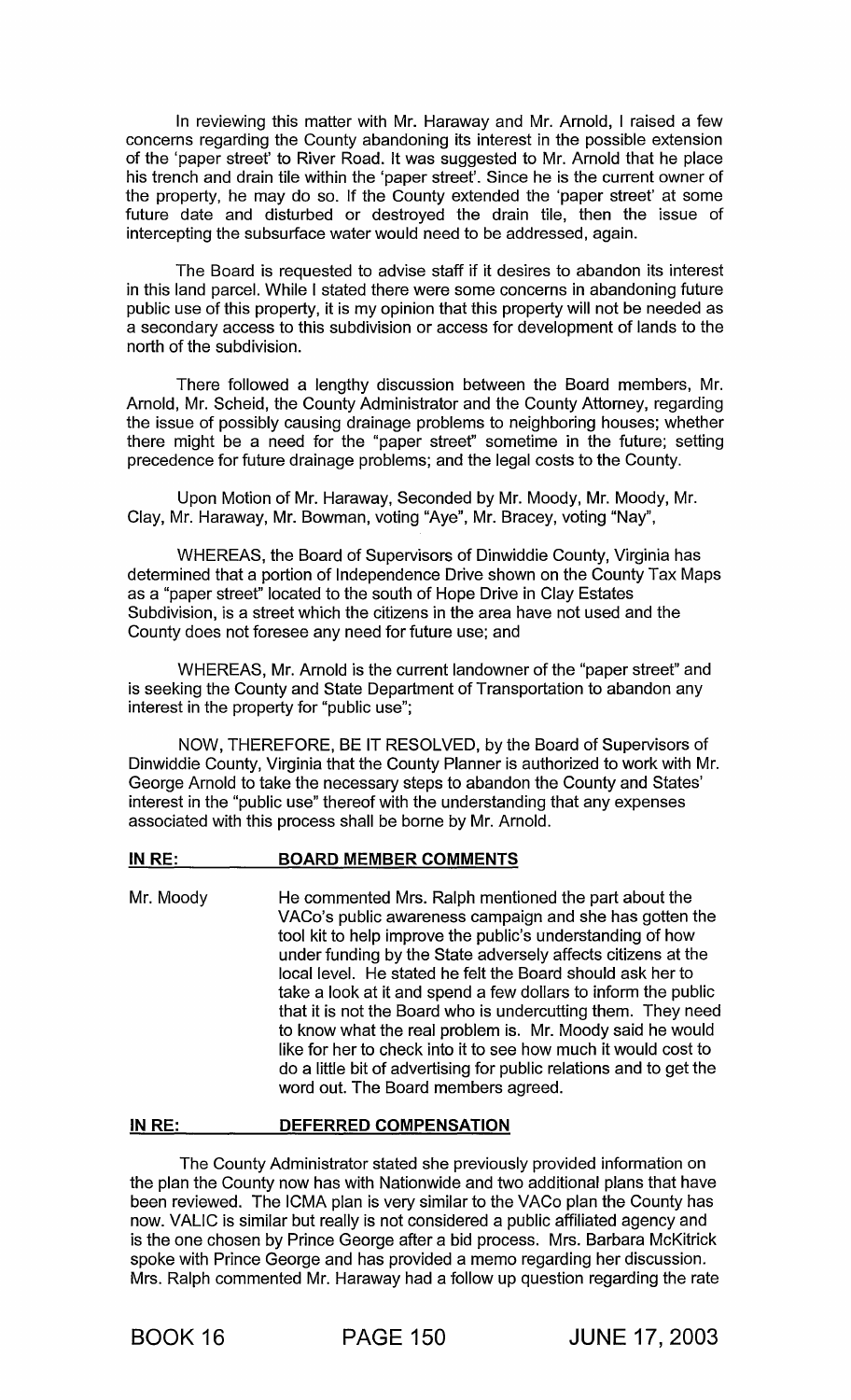of return and Mrs. McKitrick will address that. The rate of return is 4.2% and it is guaranteed not to go below 4.0%. Mrs. Ralph commented the reason Staff has not gone out beyond the VACo plan was because of the bidding process. However, with the change in State law and since Prince George has gone through the bid process, legal counsel advised Staff that the County could use their bid and negotiate a contract with VALIC if the Board would like to. With the ICMA plan there is no need for a bidding process because it is a public affiliated firm. If a second plan is selected, Staff would request that the stipulation be that no additional administrative duties would be required other than processing payroll as it now does with the present plan.

 $\mathbb L$ 

Mr. Bracey questioned how many employees participate in the plan presently? The County Administrator responded 18. Mr. Bracey asked how many employees does the County have on payroll? She replied 178. Mr. Haraway commented that is one reason why he was concerned. Normally when you go into places of employment with 178 people on payroll there would be more than 18 employees participating and he felt if the County had a company with a local representative for them to talk with there would be more employee participation. He stated he would like for the County to have VALIC added as an alternative company, not to replace what it has now.

Upon Motion of Mr. Haraway, Seconded by Mr. Moody, Mr. Moody, Mr. Bracey, Mr. Haraway, Mr. Bowman, voting "Aye", Mr. Clay, "Abstaining",

BE IT RESOLVED that the Board of Supervisors of Dinwiddie County, Virginia authorized Staff to add VALIC as an additional company for deferred compensation for the employees of the County, with the stipulation that there will be no additional administrative duties required other than processing payroll as it now does with the present plan.

#### IN RE: CODE OF ETHICS

Staff provided a memo outlining how many localities have adopted a Code of Ethics for its governing body.

There was a short discussion between the Board members regarding the adoption of the Code of Ethics but the Board elected not to adopt them at this time.

#### IN RE: BOARD MEMBER COMMENTS

Mr. Haraway He commented he is the Board's representative on the Crater Planning District Commission. A couple of weeks ago the subject came up of the different highway projects in the area and there was \$3,199,000 dollars available to spend on these projects. The technical committee voted on the ranking for projects to receive funding this year. Mr. Scheid is on the committee that does the rating on the projects and Temple Avenue in Colonial Heights rated number one for funding this year and it will probably cost \$4 million. The State will fund \$3.2 million and the City of Colonial Heights will provide the remaining funds. He stated the County was fortunate and commended Mr. Scheid for his assistance in getting a County project ranked third on the list. The project is to construct a traffic lane from the city limits of Petersburg to the East Coast Station on Route 1. Mr. Scheid explained the process the committee used to rank the projects on the list. Mr. Haraway pointed out that we have another project which is the I-85 and Route 460 project ranked  $5<sup>th</sup>$  on the list also; but sometimes the projects get bumped or it may come to the point that the project is too expensive. Mr. Scheid interjected there are only certain roads that qualify for these

BOOK 16

PAGE 150 JUNE 17,2003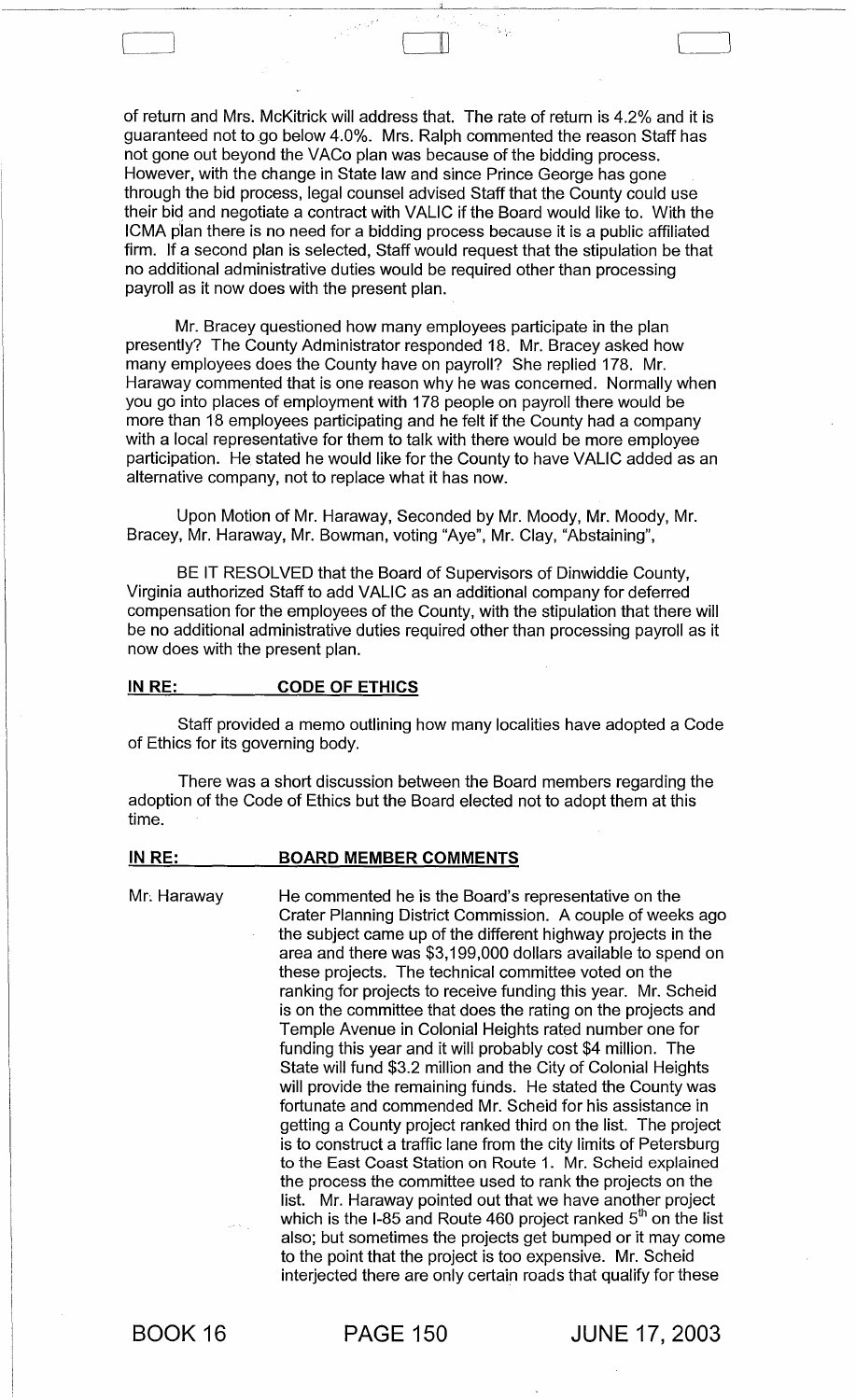funds such as the interstate and main arterial roads. Mr. Bracey stated he would hate for people to get the wrong idea that this project is going to happen next year. Mr. Haraway stated there is always a chance of funding not being available or of the project being bumped.

#### IN RE: CLOSED SESSION

Mr. Bracey stated I move to close this meeting in order to discuss matters exempt under section:

Personnel - §2.2-3711 A. 1 of the Code of Virginia - County Administrator; VJCCCA Litigation - §2.2-3711 A. 7 of the Code of Virginia - Update on Litigation Virginia Bio Fuels; Procedural Issues relating to Conditional Use Permit;

Mr. Moody seconded the motion. Mr. Moody, Mr. Clay, Mr. Haraway, Mr. Bowman, Mr. Bracey, voting "Aye", the Board moved into the Closed Meeting at 4:54 P.M.

A vote having been made and approved the meeting reconvened into Open Session at 6:08 P.M.

# IN RE: CERTIFICATION

Whereas, this Board convened in a closed meeting under §2.2-3711 A.7 of the Code of Virginia - Update on Litigation Virginia Bio Fuels; Procedural Issues relating to Conditional Use Permit; §2.2-3711 A.1 Personnel - County Administrator; VJCCCA;

And whereas, no member has made a statement that there was a departure from the lawful purpose of such closed meeting or the matters identified in the motion were discussed.

Now be it certified, that only those matters as were identified in the motion were heard, discussed or considered in the meeting.

Upon motion of Mr. Haraway, Seconded by Mr. Clay, Mr. Bracey, Mr. Moody, Mr. Clay, Mr. Haraway, Mr. Bowman voting "Aye," this Certification Resolution was adopted.

| IN RE: | <b>INFORMATION IN BOARD PACKET OR DISTRIBUTED</b>                                                                                                                                                                                  |
|--------|------------------------------------------------------------------------------------------------------------------------------------------------------------------------------------------------------------------------------------|
| 1.     | Animal Control Officer - Adoption Application form and regulations<br>for adoption.                                                                                                                                                |
| 2.     | Letter from RC&D Council informing County that it has entered into<br>a partnership with VSU and the Department of Agriculture to<br>conduct a Water Quality Assessment for underserved farmers in<br>the RC&D area.               |
| 3.     | Madeline's House – shelter expenditures for 2002 budget and<br>proposed 2003 budget.                                                                                                                                               |
| 4.     | Memorandum from William Scheid, County Planner, to Donald<br>Haraway, County Administrator and Assistant County Administrator<br>regarding the drainage problem at 20009 Hope Drive, Sutherland,<br>VA, George R. Arnold property. |
| 5.     | Email from citizen regarding speeding on Vaughan Road -<br>forwarded to Sheriff.                                                                                                                                                   |
| 6.     | Appomattox Regional Library - report.                                                                                                                                                                                              |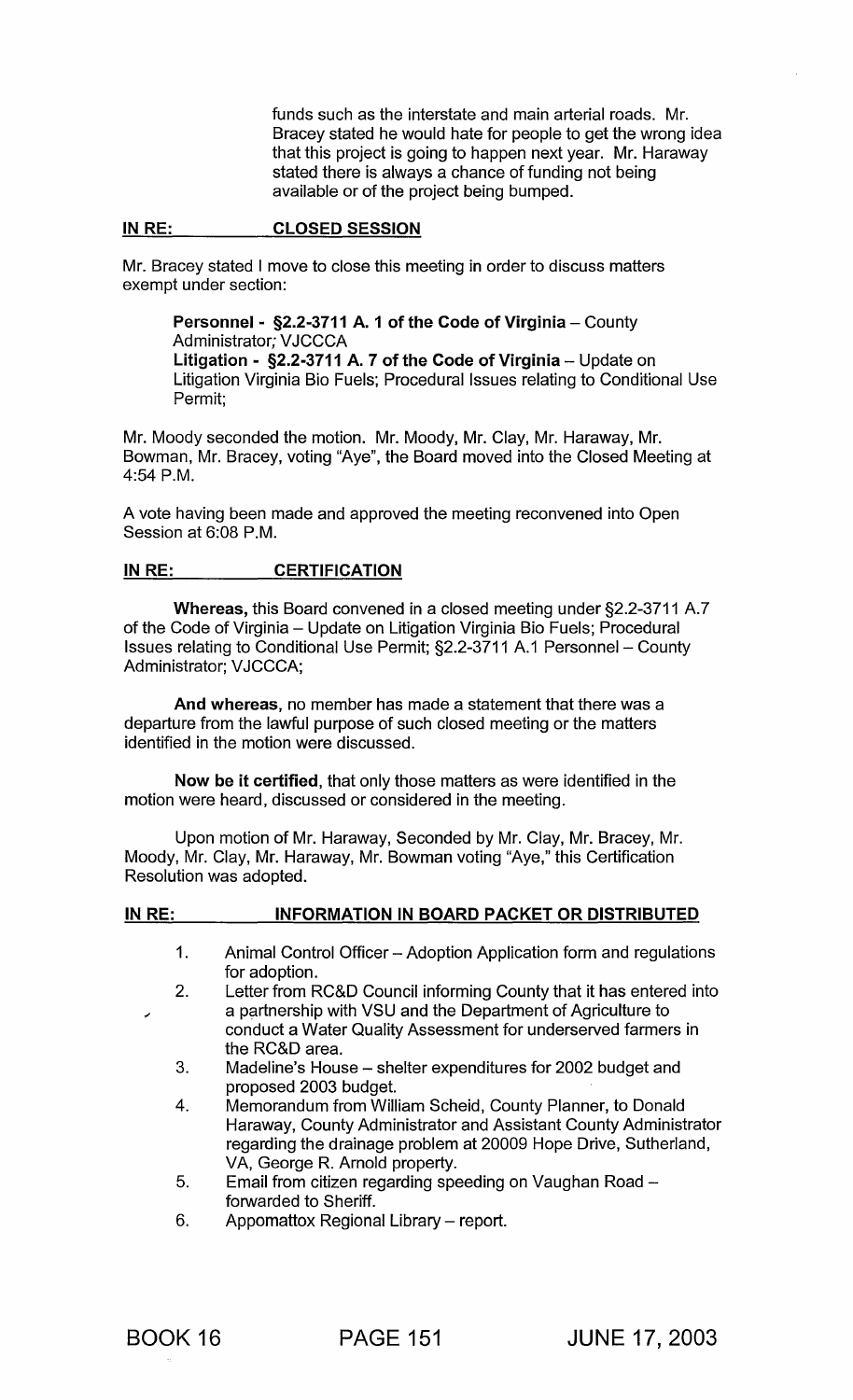# **INRE: ADJOURNMENT**

Upon Motion of Mr. Moody, Seconded byMr. Clay, Mr. Bracey, Mr. Moody, Mr. Clay, Mr. Haraway, Mr. Bowman, voting "Aye", the meeting Upon Motion of Mr. Moody, Seconded by Mr. Clay, I<br>Moody, Mr. Clay, Mr. Haraway, Mr. Bowman, voting "Aye",<br>adjourned at 6:11 P.M.

), it is in the set of  $\overline{\mathbb{C}\cup\mathbb{D}}$  in the set of  $\overline{\mathbb{C}\cup\mathbb{D}}$ 

Clear 6 wm<del>an,</del>  $\sqrt{2}$ <del>IV, Chail</del>man  $\frac{2}{\sqrt{2}}$ 

Wendy Weber Kalph County Administrator

labr





 $\mathcal{M} \stackrel{\mathcal{L}}{\Rightarrow} \mathcal{M}_1 \stackrel{\mathcal{L}_2}{\Rightarrow} \mathcal{C} \stackrel{\mathcal{L}_3}{\Rightarrow} \mathcal{C} \stackrel{\mathcal{L}_1}{\leftrightarrow} \mathcal{C}$ 



. \_.\_----- -~---~--- --~-